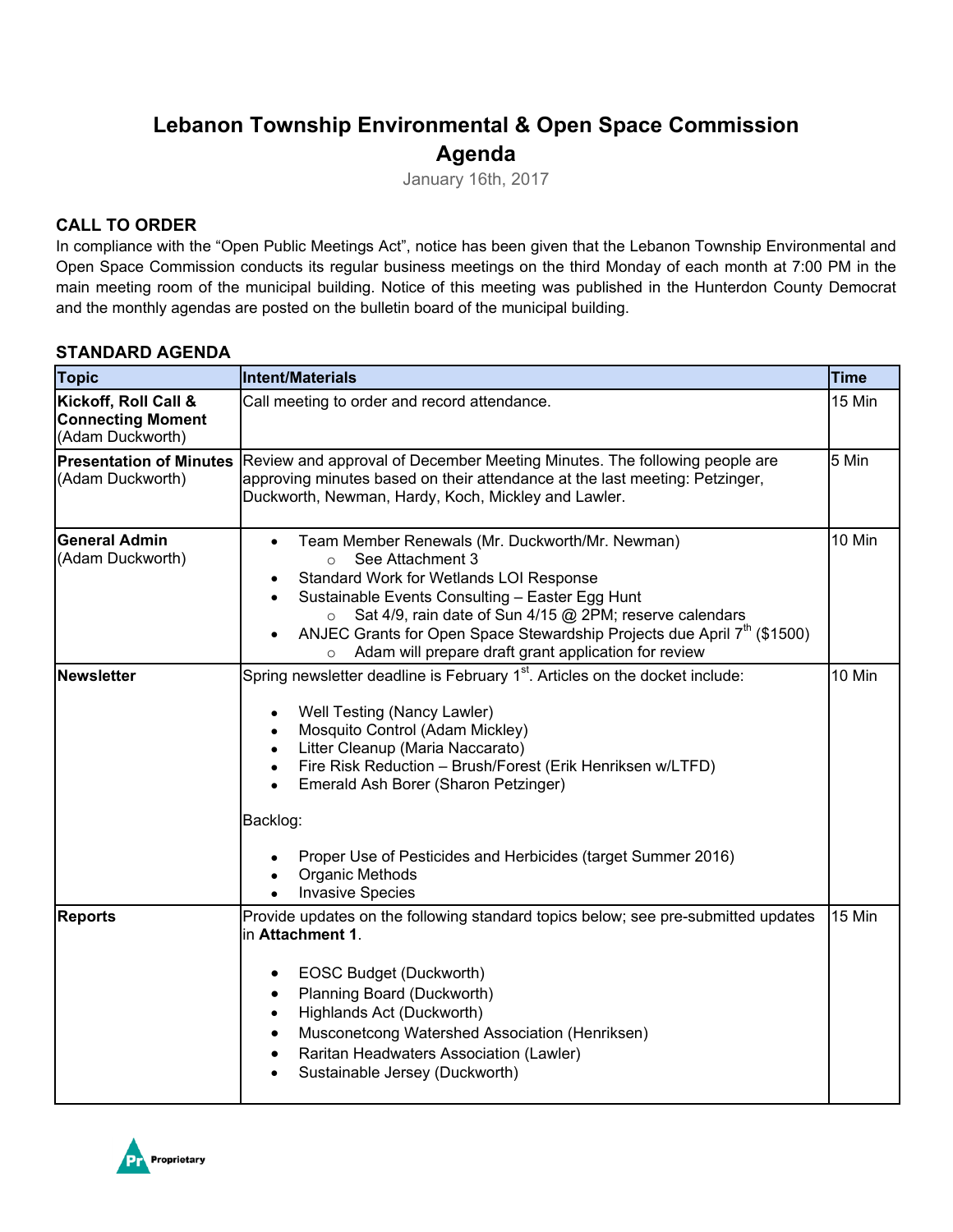| <b>Topic</b>            | <b>Intent/Materials</b>                                                                                                                                                                                                                                                                                                                                                                                                                                                                                                                            | Time    |
|-------------------------|----------------------------------------------------------------------------------------------------------------------------------------------------------------------------------------------------------------------------------------------------------------------------------------------------------------------------------------------------------------------------------------------------------------------------------------------------------------------------------------------------------------------------------------------------|---------|
| Correspondence          | Acknowledge and share any formal correspondence received by EOSC chair or<br>informal correspondence received by EOSC members.<br>None pre-submitted.                                                                                                                                                                                                                                                                                                                                                                                              | 5 Min   |
| <b>Portfolio Review</b> | Project Leads to provide status report and next steps for active and upcoming<br>projects. Pre-submitted updates are requested prior to the meeting and included as<br>part of the agenda to help ensure a timely meeting; see Attachment 2.<br>Energy Gold (Pepperman)<br>Open Space and Preserved Property Mapping (Duckworth)<br>Bunnvale Grant (Hardy)<br>Farm Passport Challenge (Duckworth)<br>Goracy Trail (Hardy)<br><b>Memorial Park Bio-Blitz</b><br>Recycling Actions (Mickley)<br>NJ Water Supply Property Agreement Refresh (Mickley) | Offline |
| <b>Miscellaneous</b>    | Introduce for discussion any special topics outside of the standard agenda.                                                                                                                                                                                                                                                                                                                                                                                                                                                                        | 15 Min  |
|                         | Open Space Review via ScribbleMaps Interactive Map                                                                                                                                                                                                                                                                                                                                                                                                                                                                                                 |         |

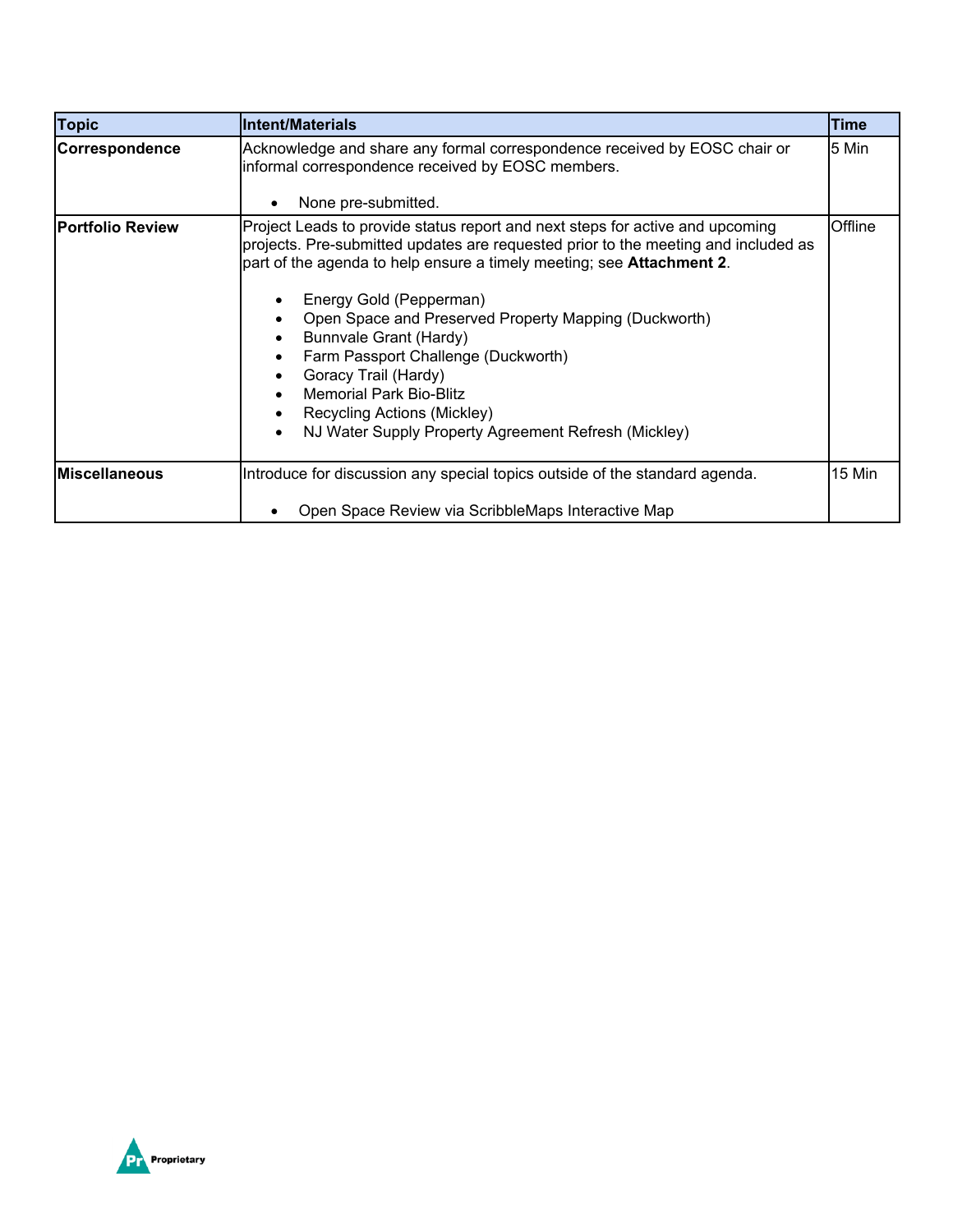# **Attachment 1 – Reports: Pre-submitted Updates**

#### **EOSC Budget (Duckworth)**

None submitted.

#### **Planning Board (Duckworth)**

There have been no Planning Board meetings since the last EOSC meeting.

#### **Highlands Act (Duckworth)**

The Highlands Water Protection and Planning Council will be meeting on January 19<sup>th</sup> at 4PM. There agenda has been posted on their website. The RMP Monitoring Program is continually working toward publishing a draft *Monitoring Review Report* and *Fiscal Impact Assessment* for public comment that outlines the impact of the Highlands Act and Regional Master Plan (RMP) on the area.

#### **Musconetcong Watershed Association (Henriksen)**

MWA will be monitoring the Musky by Point Mtn. Bridge on Saturday, January 28<sup>th</sup>. If you want to learn more, arrive at 9AM. The annual river cleanup is Saturday, April  $25<sup>th</sup>$ , we should marry that up with the Litter Cleanup. The Native Plant Sale is April 29<sup>th</sup> from 9-2.

#### **Raritan Headwaters Association (Lawler)**

None submitted.

#### **Sustainable Jersey (Duckworth)**

None submitted.

# **Attachment 2 – Projects: Pre-submitted Updates**

#### **Energy Gold (Pepperman; 16-Jan-2017)**

Ms. Pepperman has collected all data for 2014 and is currently organizing the data in an Excel spreadsheet.

#### **Open Space and Preserved Property Mapping (Duckworth; 16-Jan-2017)**

Municipal, county and state preservation properties have been mapped in the online mapping tool, ScribbleMaps and will be reviewed with the EOSC at the January 16<sup>th</sup> meeting. Bill Millette, a county planner, was invited to attend the January EOSC meeting and expressed great interest in doing so but had schedule conflicts that prevented him from attending. A follow-up discussion was requested and Mr. Duckworth will work to schedule that session, extending the invite to Committeeman Schmidt, as well.

#### **Bunnvale Grant (Hardy; 16-Dec-2017)**

There have still been no decisions made on the 319 Grants.

#### **Farm Passport Challenge (Duckworth; 16-Jan-2017)**

Gift certificates were delivered to the four Farm Passport winners: Emilia Kuhn, Carra Suppo, Sabrina Mickley and George Zack. The 2016 Farm Passport Challenge program is now closed. Serious consideration will be given to deciding if and how the program will be expected in 2017 since 2016 participation was extremely low.

## **Goracy Trail**

None submitted.

#### **Memorial Park Bio-Blitz**

None submitted.

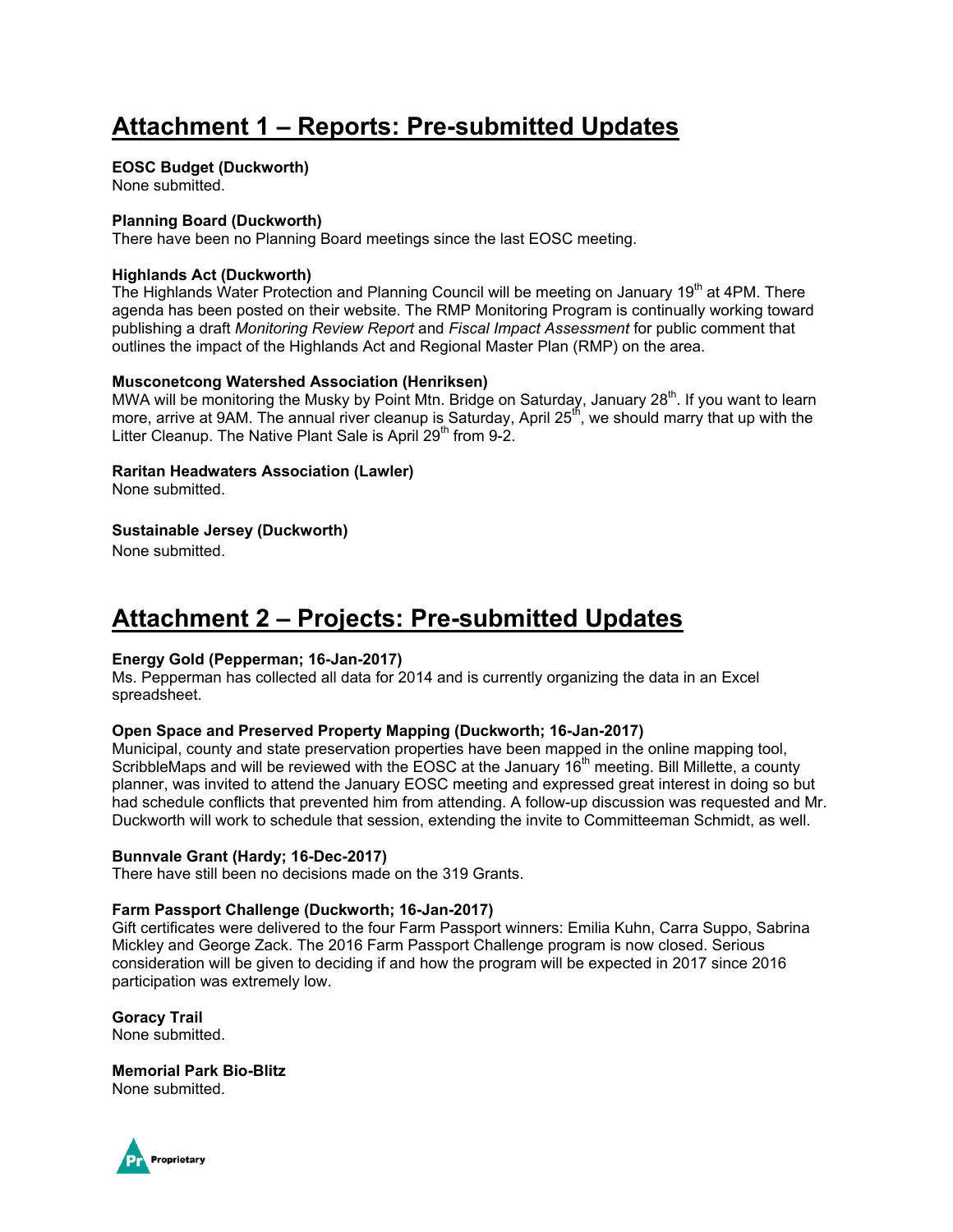## **Recycling Actions (Mickley)**

None submitted.

#### **NJ Water Supply Property Agreement Refresh (Mickley; 16-Jan-2017)**

The new NJWSA M&M Agreement is still under review by NJWSA attorney. Attorney review is expected to be completed before the end of this month.

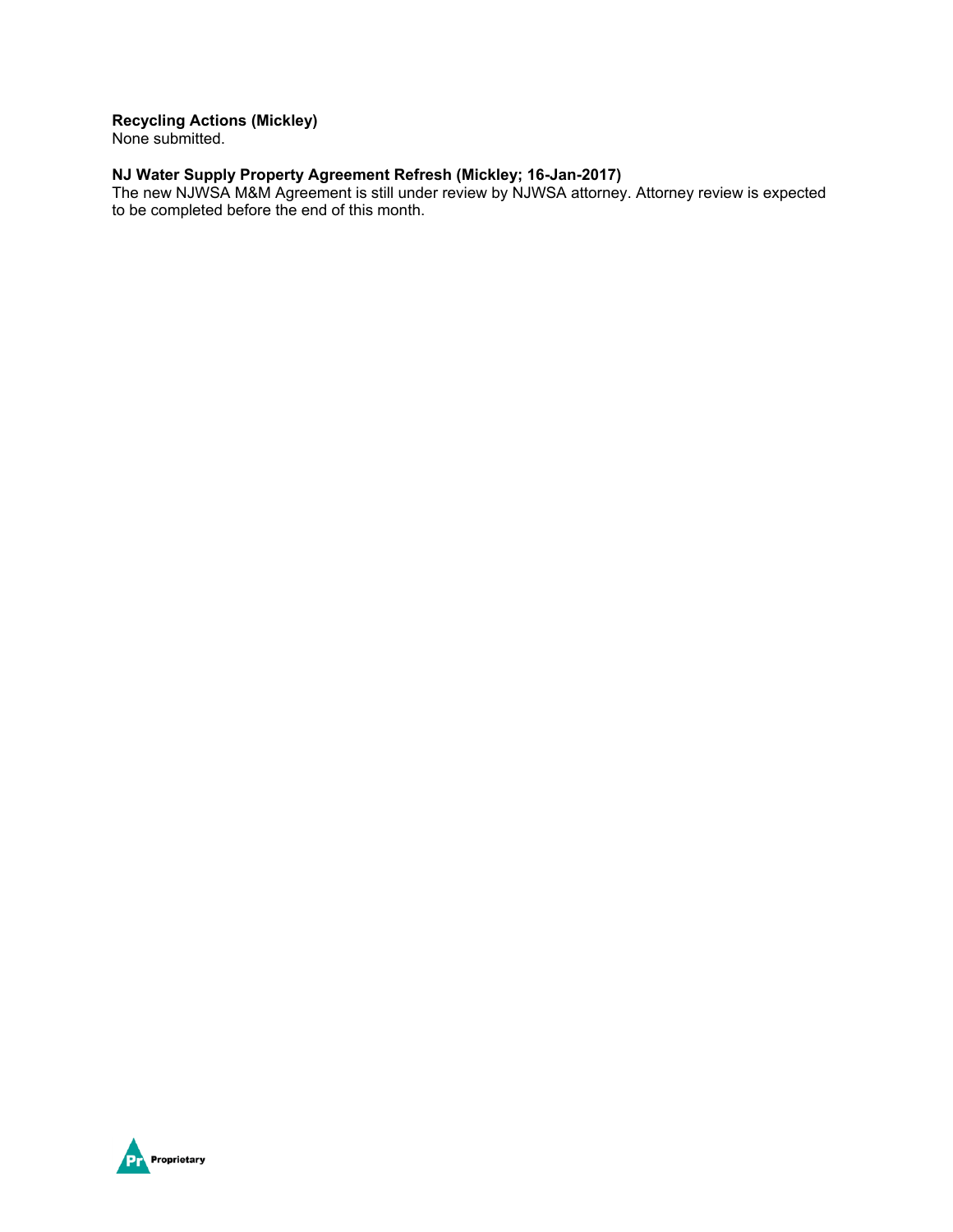# **Attachment 3 – EOSC Terms**

At the December meeting, Ms. Koch, Ms. Petzinger and Mr. Duckworth all expressed their interest and intent in renewing their EOSC terms. A mistake was made whereas Mr. Duckworth was not up for renewal but Mr. Newman was. The correct term details are in the table below and Mr. Newman must confirm his intent to renew for an additional 3-year term expiring at the end of 2019.

| <b>Name</b>             | <b>Role</b>                   | <b>Term</b> |
|-------------------------|-------------------------------|-------------|
| Adam Duckworth          | Chair, Planning Board Liaison | 3-yr. 2017  |
| <b>Sharon Petzinger</b> | Member                        | 3-yr. 2019  |
| Warren Newman           | Member                        | 3-yr. 2019  |
| Nancy Lawler            | Member                        | 3-yr. 2018  |
| <b>Erik Henriksen</b>   | Member                        | 3-yr. 2017  |
| Deb Goodsite            | Member                        | 3-yr. 2018  |
| <b>Adam Mickley</b>     | Member                        | 3-yr. 2017  |
| <b>Sharon Hardy</b>     | Alternate 1                   | 2-yr. 2017  |
| Kathryn Koch            | Alternate 2                   | 2-yr. 2018  |

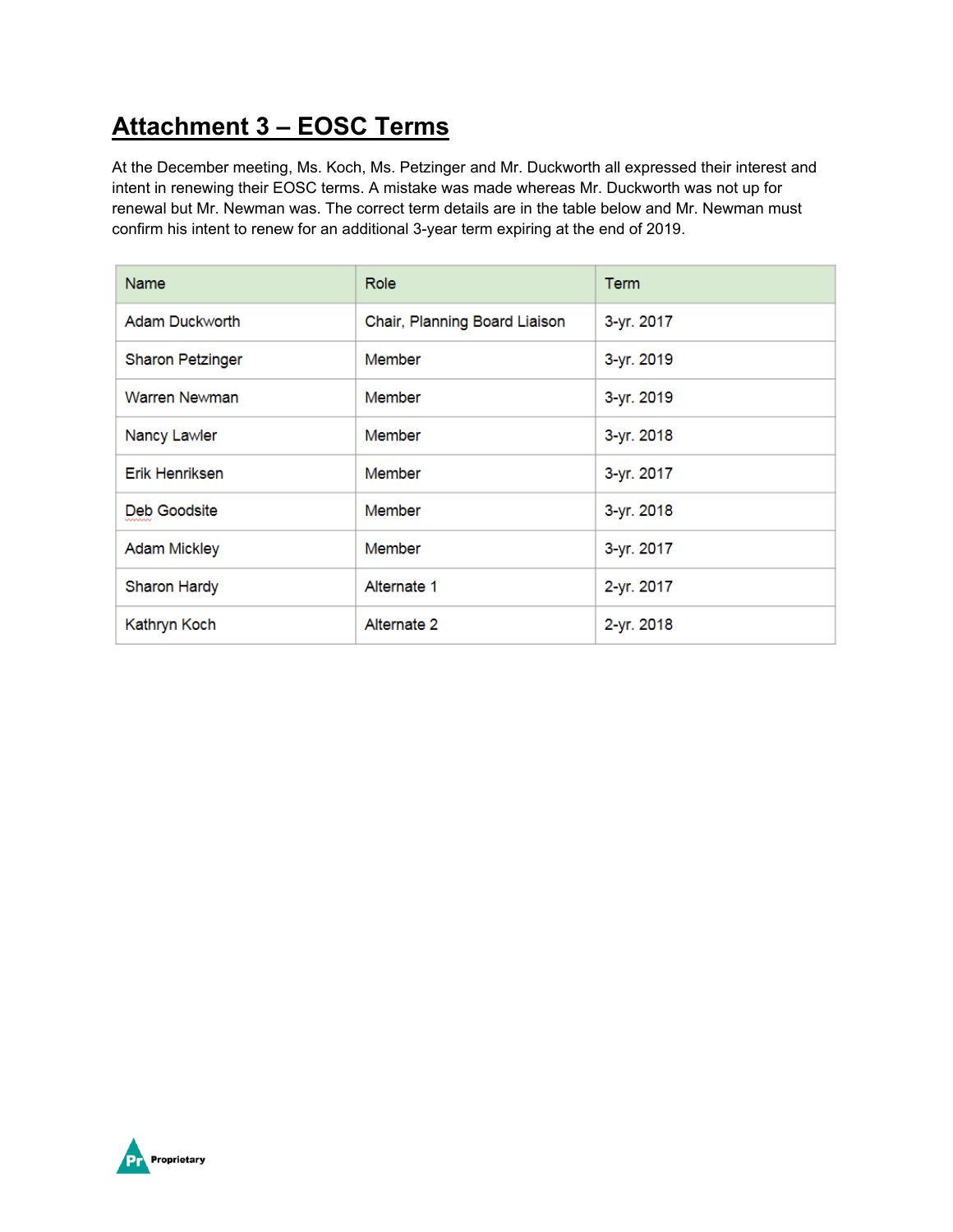## **Lebanon Township Environmental & Open Space Commission Minutes**

January 16th, 2017

## **ROLL CALL**

Meeting called to order with a quorum at: 6:59 PM. In addition to EOSC members, Committeeman Schmidt and Mayor Laul were present, as well as volunteer, Lauren Pepperman.

| <b>EOSC Member</b>      | <b>Role</b>                      | <b>Attendance</b> |
|-------------------------|----------------------------------|-------------------|
| Adam Duckworth          | Chairman, Planning Board Liaison | Χ                 |
| <b>Sharon Petzinger</b> | Member                           | Χ                 |
| Warren Newman           | Member                           | <b>No</b>         |
| Erik Jan Henriksen      | Member                           | Χ                 |
| Nancy Lawler            | Member                           |                   |
| Deb Goodsite            | Member                           | <b>No</b>         |
| <b>Adam Mickley</b>     | Member                           | X                 |
| Sharon Hardy            | Alternate 1                      | Χ                 |
| <b>Kathy Koch</b>       | Alternate 2                      |                   |

#### **STANDARD AGENDA**

| <b>Topic</b>                                                         | <b>Intent/Materials</b>                                                                                                                                                                                                                                                                                                                                                                                                                                                                                                                                                                                                                                                                                                                                                                                                                                                                                                                     | <b>Time</b> |
|----------------------------------------------------------------------|---------------------------------------------------------------------------------------------------------------------------------------------------------------------------------------------------------------------------------------------------------------------------------------------------------------------------------------------------------------------------------------------------------------------------------------------------------------------------------------------------------------------------------------------------------------------------------------------------------------------------------------------------------------------------------------------------------------------------------------------------------------------------------------------------------------------------------------------------------------------------------------------------------------------------------------------|-------------|
| Kickoff, Roll Call &<br><b>Connecting Moment</b><br>(Adam Duckworth) | Call meeting to order and record attendance.                                                                                                                                                                                                                                                                                                                                                                                                                                                                                                                                                                                                                                                                                                                                                                                                                                                                                                | 15 Min      |
| <b>Presentation of Minutes</b><br>(Adam Duckworth)                   | Review and approval of December Meeting Minutes. The following people are<br>approving minutes based on their attendance at the last meeting: Petzinger,<br>Duckworth, Newman, Hardy, Koch, Mickley and Lawler.<br>Minute: Ms. Lawler motioned to approve the January Minutes, Ms. Koch seconded<br>and unanimously approved.                                                                                                                                                                                                                                                                                                                                                                                                                                                                                                                                                                                                               | 5 Min       |
| <b>General Admin</b><br>(Adam Duckworth)                             | Team Member Renewals (Mr. Duckworth/Mr. Newman)<br>$\bullet$<br>See Attachment 3<br>$\bigcap$<br>Standard Work for Wetlands LOI Response<br>Sustainable Events Consulting - Easter Egg Hunt<br>Sun 4/9, rain date of Sat 4/15 @ 2PM; reserve calendars<br>$\circ$<br>ANJEC Grants for Open Space Stewardship Projects due April 7 <sup>th</sup> (\$1500)<br>$\bullet$<br>Adam will prepare draft grant application for review<br>$\circ$<br><b>Minutes:</b> Mr. Duckworth indicated a mistake had been made at the December<br>meeting whereas Mr. Duckworth's term was not up for renewal but Mr. Newman's<br>term was. Although Mr. Newman was not at the meeting, Mr. Duckworth indicated he<br>had talked to him prior to the meeting and Mr. Newman had indicated he cannot<br>participate at the level of other team members. Mr. Duckworth stated that Mr.<br>Newman would renew his term with the expectation that EOSC would begin | 10 Min      |

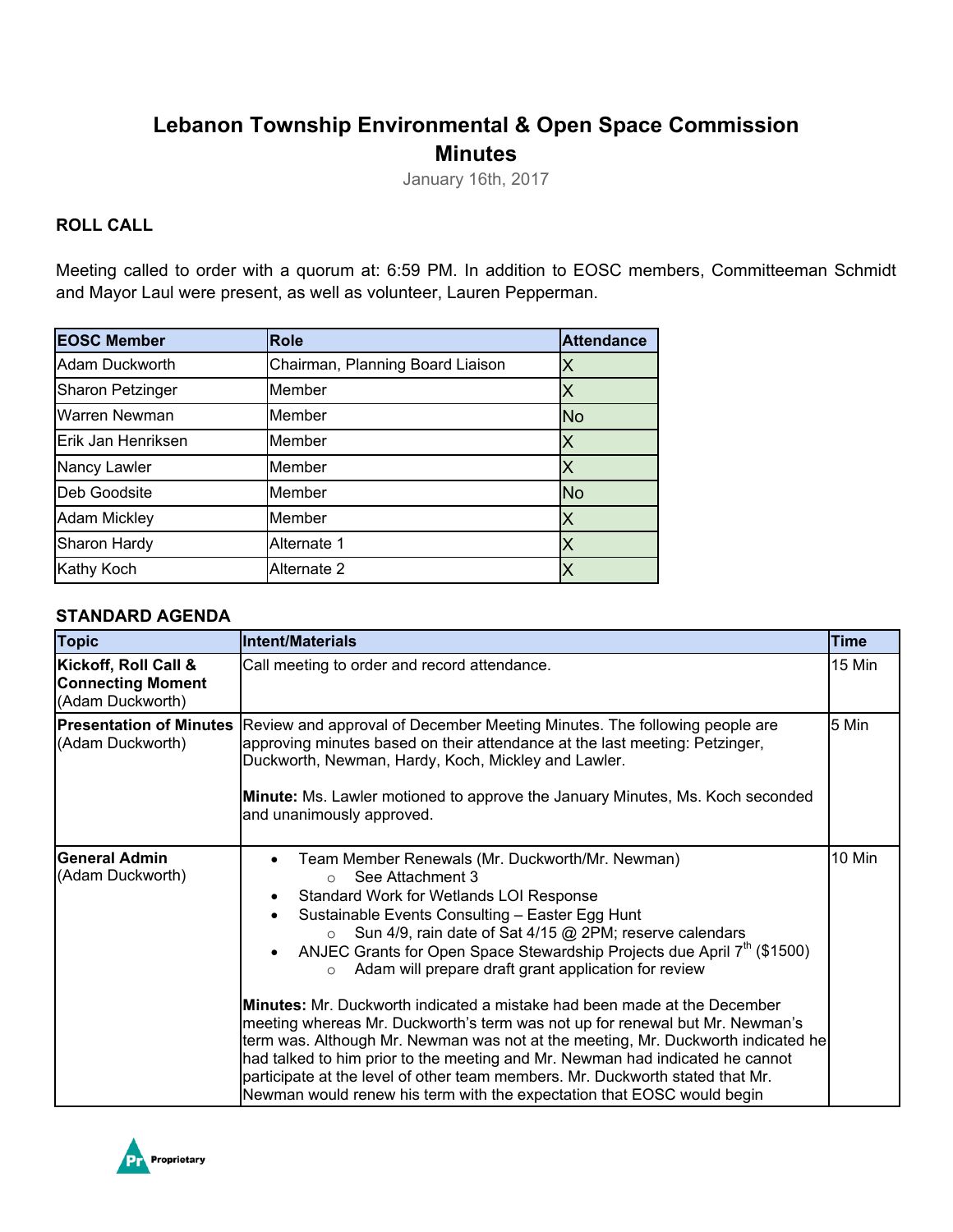| <b>Topic</b>   | Intent/Materials                                                                                                                                                                                                                                                                                               | <b>Time</b> |
|----------------|----------------------------------------------------------------------------------------------------------------------------------------------------------------------------------------------------------------------------------------------------------------------------------------------------------------|-------------|
|                | advertising for a new member that could eventually replace Mr. Newman. Mr.<br>Newman had indicated to Mr. Duckworth that he would always be more than willing<br>to provide advice on matters if need be.<br>Ms. Lawler asked if there were guidelines for people sitting on the committee. Mr.                |             |
|                | Duckworth stated that he had previously asked that question and there were no<br>guidelines on expected level of involvement or time commitment. Mr. Schmidt asked<br>if committee members had to be a Township resident. Ms. Hardy reminded the team<br>to consider Slack usage and the requirements of OPRA. |             |
|                | Mr. Mickley asked if Day in the Park was planned for this year. Mayor Laul stated he<br>thought they were putting on.                                                                                                                                                                                          |             |
| Newsletter     | Spring newsletter deadline is February 1 <sup>st</sup> . Articles on the docket include:                                                                                                                                                                                                                       | 10 Min      |
|                | Well Testing (Nancy Lawler)<br>Mosquito Control (Adam Mickley)<br>$\bullet$<br>Litter Cleanup (Maria Naccarato)<br>$\bullet$                                                                                                                                                                                   |             |
|                | Fire Risk Reduction - Brush/Forest (Erik Henriksen w/LTFD)<br>$\bullet$<br>Emerald Ash Borer (Sharon Petzinger)                                                                                                                                                                                                |             |
|                | Backlog:                                                                                                                                                                                                                                                                                                       |             |
|                | Proper Use of Pesticides and Herbicides (target Summer 2016)<br>Organic Methods<br><b>Invasive Species</b>                                                                                                                                                                                                     |             |
|                | <b>Minutes:</b> Mr. Duckworth mentioned that in addition to the planned articles he would<br>advertise for new EOSC members.                                                                                                                                                                                   |             |
| <b>Reports</b> | Provide updates on the following standard topics below; see pre-submitted updates<br>in Attachment 1.                                                                                                                                                                                                          | 15 Min      |
|                | EOSC Budget (Duckworth)                                                                                                                                                                                                                                                                                        |             |
|                | Planning Board (Duckworth)<br>Highlands Act (Duckworth)                                                                                                                                                                                                                                                        |             |
|                | Musconetcong Watershed Association (Henriksen)                                                                                                                                                                                                                                                                 |             |
|                | Raritan Headwaters Association (Lawler)<br>Sustainable Jersey (Duckworth)                                                                                                                                                                                                                                      |             |
|                | <b>Minutes:</b> Mr. Duckworth highlighted the pre-submitted updates that were part of the<br>agenda and asked for comments or questions from the team. Mr. Henriksen noted<br>that the annual MWA river cleanup is April $15th$ and not April $25th$ , as noted in the<br>pre-submitted update.                |             |
| Correspondence | Acknowledge and share any formal correspondence received by EOSC chair or<br>informal correspondence received by EOSC members.                                                                                                                                                                                 | 5 Min       |
|                | None pre-submitted.                                                                                                                                                                                                                                                                                            |             |
|                | Minutes: Mr. Duckworth indicated he had received no formal correspondence.                                                                                                                                                                                                                                     |             |

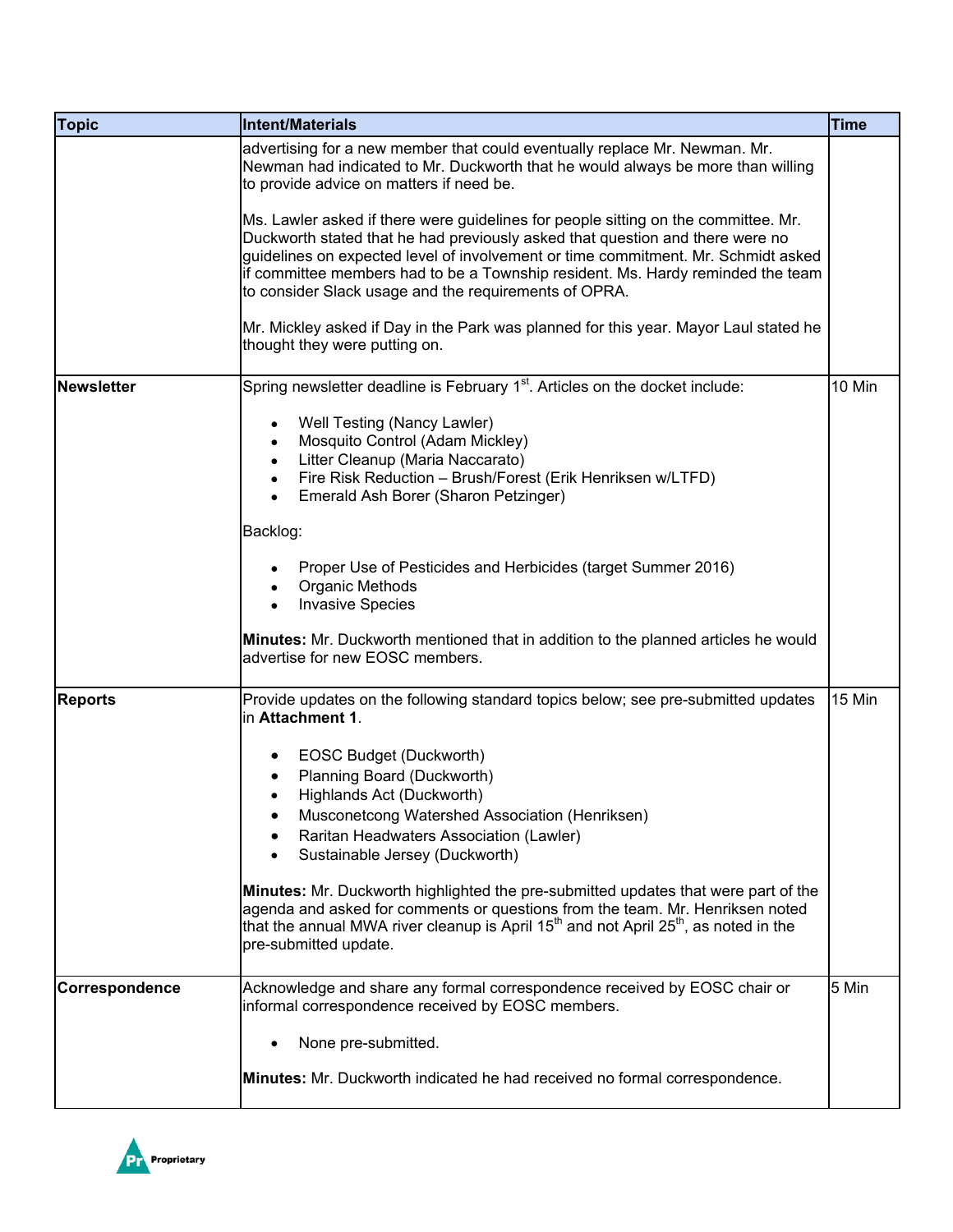| <b>Topic</b>            | <b>Intent/Materials</b>                                                                                                                                                                                                                                                                                                                                                                                                                                                                                                                                                                                                                                                                               | <b>Time</b> |
|-------------------------|-------------------------------------------------------------------------------------------------------------------------------------------------------------------------------------------------------------------------------------------------------------------------------------------------------------------------------------------------------------------------------------------------------------------------------------------------------------------------------------------------------------------------------------------------------------------------------------------------------------------------------------------------------------------------------------------------------|-------------|
| <b>Portfolio Review</b> | Project Leads to provide status report and next steps for active and upcoming<br>projects. Pre-submitted updates are requested prior to the meeting and included as<br>part of the agenda to help ensure a timely meeting; see <b>Attachment 2</b> .<br>Energy Gold (Pepperman)<br>Open Space and Preserved Property Mapping (Duckworth)<br>Bunnvale Grant (Hardy)<br>Farm Passport Challenge (Duckworth)<br>Goracy Trail (Hardy)<br><b>Memorial Park Bio-Blitz</b><br>Recycling Actions (Mickley)<br>NJ Water Supply Property Agreement Refresh (Mickley)<br><b>Minutes:</b> Mr. Duckworth highlighted the pre-submitted updates and asked if there<br>were any questions or comments from the team. | Offline     |